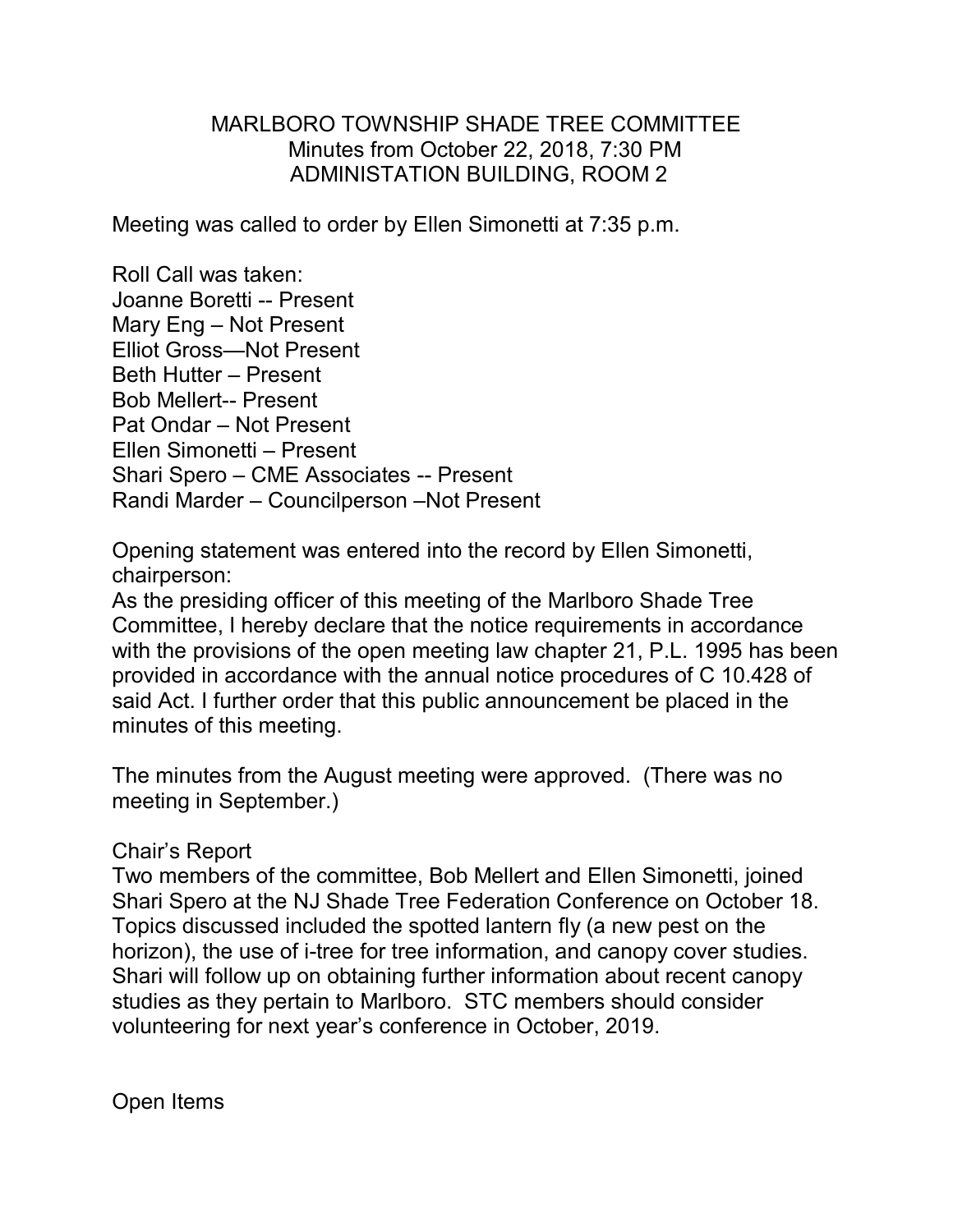1. Information about Emerald Ash Borer was posted on the Marlboro website, with a township telephone number for further information. No information was available as to how many residents have made use of this service.

2. Positive feedback from Marlboro Day was noted regarding the monarch butterfly station, staffed by Joanne Boretti, and the large map highlighting township ash trees threatened by the Emerald Ash Borer. Tubelings were distributed, but questions arose regarding how many to order and how best to get them to residents willing to plant them

3. On Saturday, October 27, at 10:00 a.m. there will be an installation of the plaque marking the location of a white pine that was germinated from a seed taken into space. The certificate of authenticity will be mounted and hung in the township office. The mayor, the Council president, and the former head of the Shade Tree Committee will join the committee to celebrate this event.

4. Members inquired whether to investigate the possibility of planting trees at the sites of Open Space. Shari suggested the possibility of obtaining a CSIP (Community Stewardship Initiative Program) grant for this purpose. She agreed to inquire about the feasibility of this idea. Joanne offered her services in setting up another monarch butterfly station at one of them.

## Community Garden

1. Ellen reported that the first of two workdays, held on October 21, was very successful in starting the process of winterizing the garden. A second workday is scheduled for October 27.

2. The committee agreed that, if necessary, one or more of the remaining large plots can be divided in order to accommodate more new gardeners. 3. The focus for 2019 will be the compost system. There are still problems with members not abiding by best practices. These issues will be addressed at next year's orientation session, tentatively scheduled for Sunday, January 27, and Monday, February 4. Beth Hutter volunteered to repaint the bin labels that have faded.

4. DPW (Department of Public Works) will assist in reworking the parking lot to eliminate water problems and expand options for relocating the portable toilet.

5. Donations to food pantries by the gardeners is approximately 518 pounds.